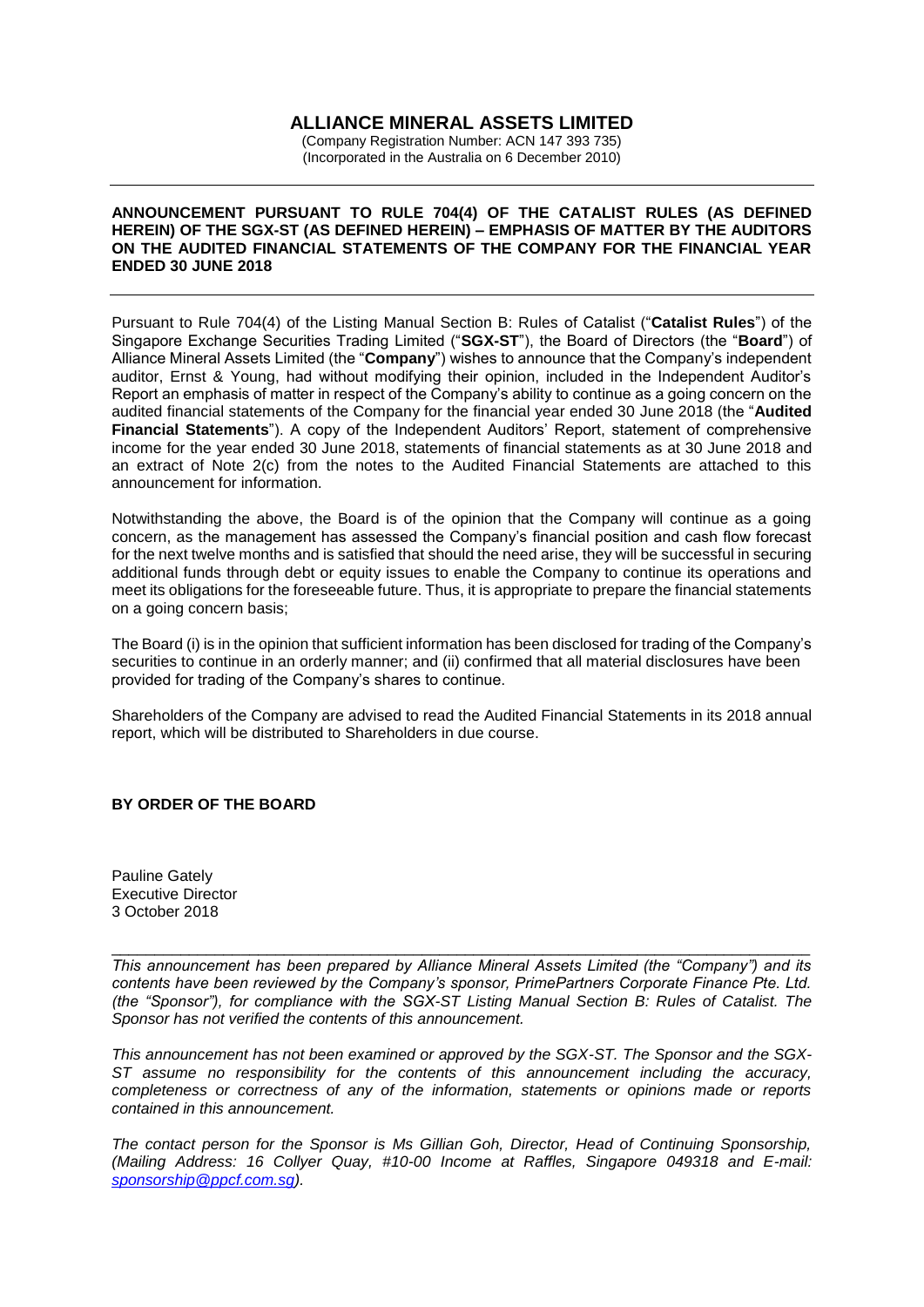

Ernst & Young 11 Mounts Bay Road Perth WA 6000 Australia GPO Box M939 Perth WA 6843

Tel: +61 8 9429 2222 Fax: +61 8 9429 2436 ey.com/au

# **Independent auditor's report to the members of Alliance Mineral Assets Limited**

# Report on the audit of the financial report

## Opinion

We have audited the financial report of Alliance Mineral Assets Limited (the Company) and its subsidiary (collectively the Group), which comprises the statement of financial position as at 30 June 2018, the consolidated statement of comprehensive income, consolidated statement of changes in equity and consolidated statement of cash flows for the year then ended, notes to the financial statements, including a summary of significant accounting policies, and the directors' declaration.

In our opinion, the accompanying financial report of the Group is in accordance with the *Corporations Act 2001*, including:

- a) giving a true and fair view of the consolidated financial position of the Group as at 30 June 2018 and of its financial performance for the year ended on that date;
- b) complying with Australian Accounting Standards and the *Corporations Regulations 2001*; and
- c) the financial report also complies with International Financial Reporting Standards as disclosed in note 2(b).

## Basis for opinion

We conducted our audit in accordance with Australian Auditing Standards. Our responsibilities under those standards are further described in the *Auditor's Responsibilities for the Audit of the Financial Report* section of our report. We are independent of the Group in accordance with the auditor independence requirements of the *Corporations Act 2001* and the ethical requirements of the Accounting Professional and Ethical Standards Board's APES 110 *Code of Ethics for Professional Accountants* (the Code) that are relevant to our audit of the financial report in Australia. We have also fulfilled our other ethical responsibilities in accordance with the Code.

We believe that the audit evidence we have obtained is sufficient and appropriate to provide a basis for our opinion.

### Material uncertainty related to going concern

We draw attention to Note 2(c) of the financial report, which describes the principal conditions that raise doubt about the Group's ability to continue as a going concern. These events or conditions indicate that a material uncertainty exists that may cast significant doubt on the Group's ability to continue as a going concern. Our opinion is not modified in respect of this matter.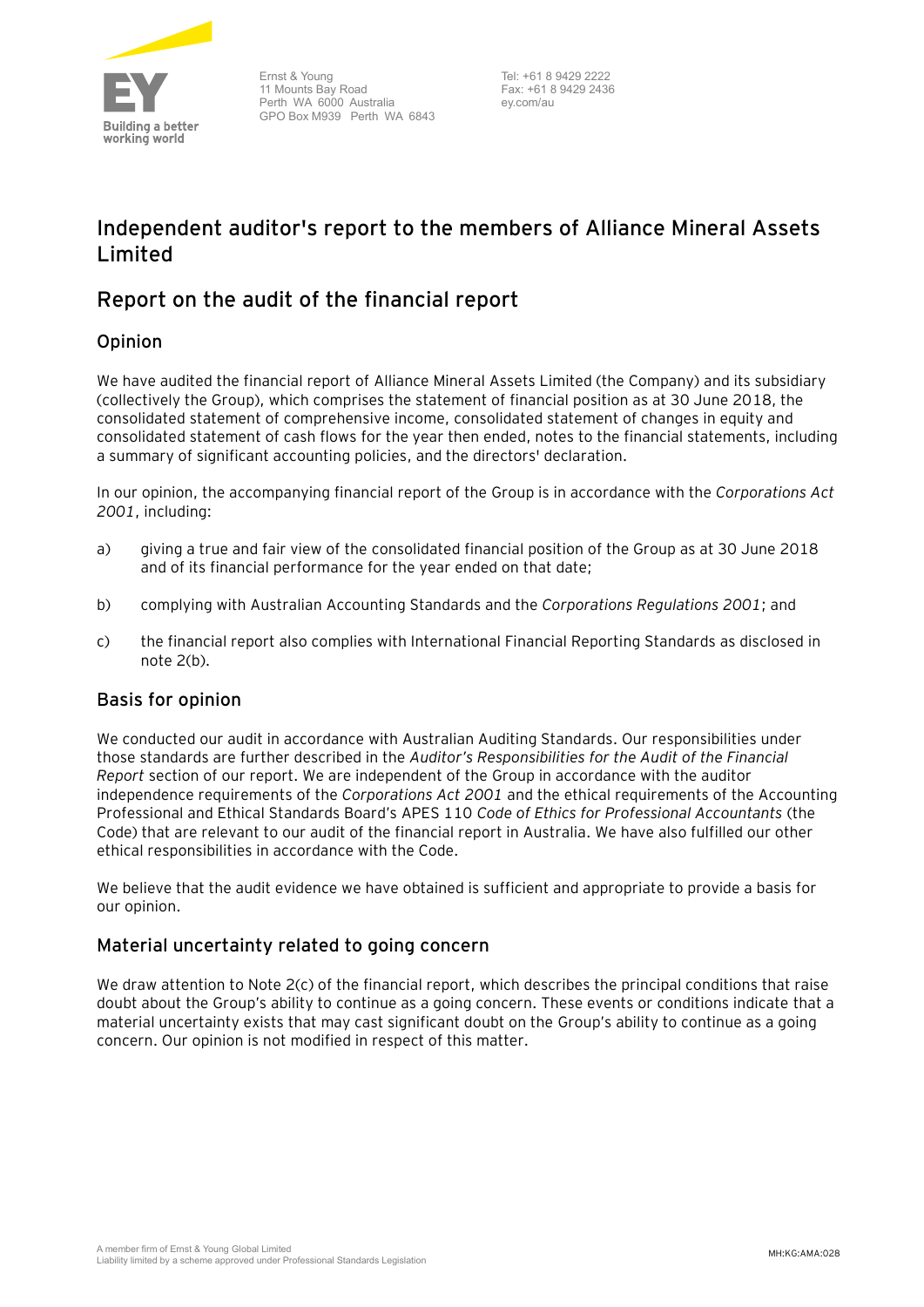

# Key audit matters

Key audit matters are those matters that, in our professional judgment, were of most significance in our audit of the financial report of the current year. These matters were addressed in the context of our audit of the financial report as a whole, and in forming our opinion thereon, but we do not provide a separate opinion on these matters. In addition to the matter described in the Material uncertainty related to going concern section of our report, we have determined the matter described below to be the key audit matter to be communicated in our report. Our description of how our audit addressed the matter is provided in that context.

We have fulfilled the responsibilities described in the *Auditor's Responsibilities for the Audit of the Financial Repor*t section of our report, including in relation to these matters. Accordingly, our audit included the performance of procedures designed to respond to our assessment of the risks of material misstatement of the financial report. The results of our audit procedures, including the procedures performed to address the matter below, provide the basis for our audit opinion on the accompanying financial report.

# **1. Impairment assessment of Bald Hill project's non-current assets**

As at 30 June 2018, the Group's Ball Hill Cash Generating Unit ("CGU") includes mine development and property, plant and equipment amounting to a total of \$66,965,125 (refer to note 6 and note 7).

At the end of each reporting period, the Group exercises judgment in determining whether there is any indication of impairment or indication that an impairment loss recognised in prior periods should be reversed. If any such indicators exists, the Group estimates the recoverable amount of that asset.

As detailed in note 32, several indicators of impairment reversal were identified in the current period. Accordingly, the Bald Hill CGU was tested for impairment reversal where the CGU's recoverable amount was determined based on an independent expert valuation. This resulted in an impairment reversal of \$5,296,771.

This matter is considered significant because the independent expert valuation incorporated primary inputs that were not directly market observable, and contained a degree of subjectivity.

### **Why significant How our audit addressed the key audit matter**

We performed the following procedures:

- Evaluated the Group's basis for reversal of previously recognised impairment including assessing the supporting documentation used in reaching this position.
- Involved our valuation specialists to provide input on key assumptions made by the independent experts in arriving at their preferred valuation.
- Evaluated the competency, qualifications and objectivity of the valuation specialist.
- Undertook a site visit to understand the current development status of the assets, including any evidence of obsolescence or physical damage.
- Assessed the Board of Director's meeting minutes and various operational reports and plans in order to understand the future plans of the Group and to evaluate whether these were considered in the Group's evaluation of impairment.
- Assessed the adequacy of the disclosure included in the financial report.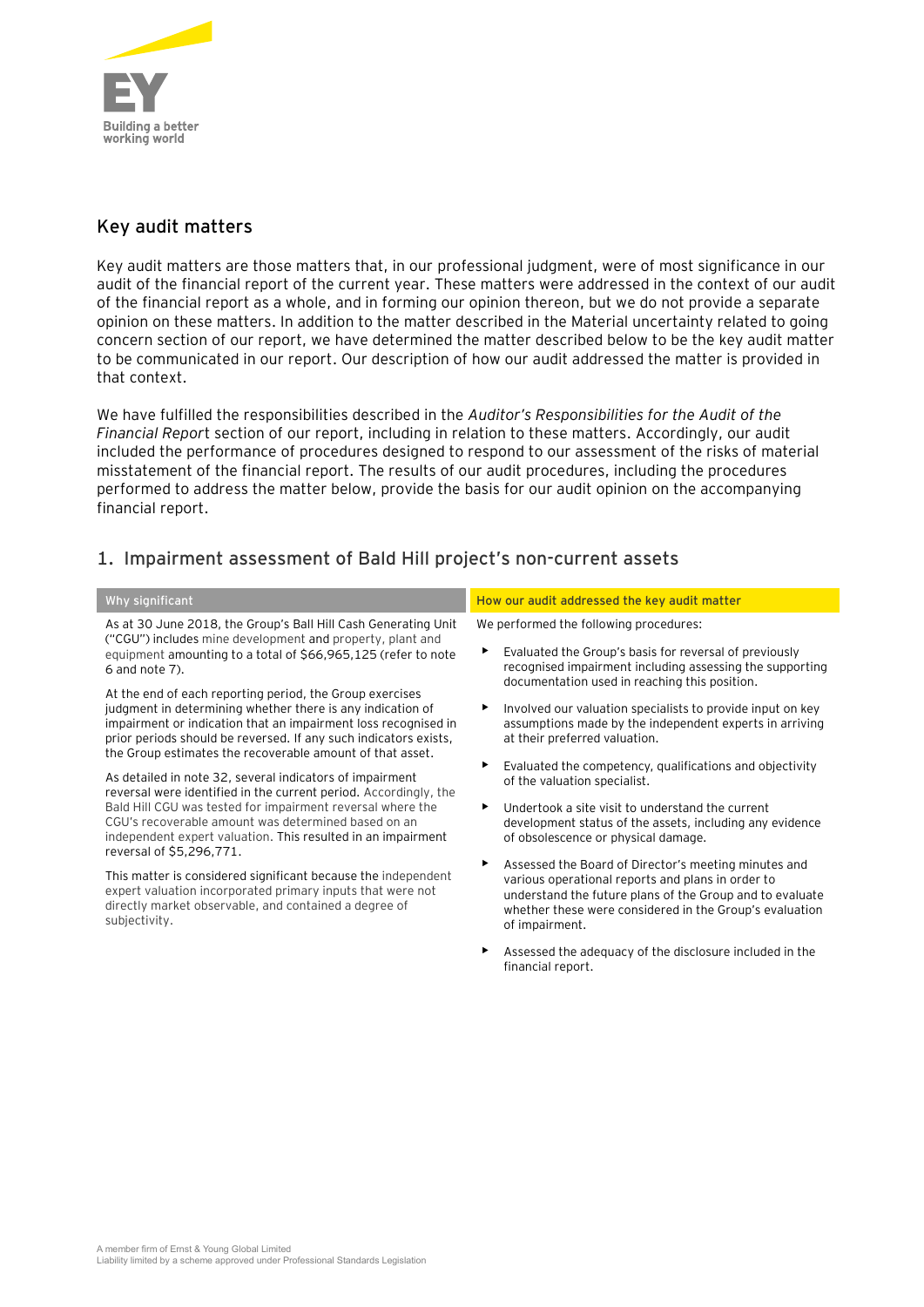

# **2. Production start date**

As disclosed in Note 2(d) to the financial statements, the date of commencement of production at the Bald Hill Project is a key judgment applied by the Group, as this is the date at which:

- Capitalisation of development costs cease other than those costs that qualify for capitalisation relating to mining asset additions or improvements.
- Depreciation of the mine development assets commences.
- The group ceases to capitalise proceeds received from the sale of product produced during the development phase.

Australian Accounting Standards do not provide specific guidance as to when a mine has reached the production stage – that is, when it is in a condition necessary to operate in a manner as intended by management– and therefore the determination of this date is subjective. As a result of the factors disclosed in Note 2(d) to the financial statements, the Group determined that production had not yet commenced at 30 June 2018. The audit of the Bald Hill joint arrangement was performed by component auditors.

This matter is considered significant due to the degree of judgement involved and the material implications of the accounting treatment.

### **Why significant How our audit addressed the key audit matter**

Our audit procedures included assessing the audit work undertaken by the component auditors on the Bald Hill joint arrangement to determine whether they have:

- Assessed management's judgement in determining the date of commercial production.
- Compared the current level of production of the Bald Hill plant to its design capacity.
- Assessed the appropriateness of accounting for the capitalisation of development expenditure and proceeds received from the sale of product produced during the development phase based on the stage of development of the project.
- Assessed the adequacy of the disclosure included in the financial report

## Information other than the financial report and auditor's report thereon

The directors are responsible for the other information. The other information comprises the information included in the Group's 2018 Annual Report, but does not include the financial report and our auditor's report thereon.

Our opinion on the financial report does not cover the other information and accordingly we do not express any form of assurance conclusion thereon.

In connection with our audit of the financial report, our responsibility is to read the other information and, in doing so, consider whether the other information is materially inconsistent with the financial report or our knowledge obtained in the audit or otherwise appears to be materially misstated.

If, based on the work we have performed, we conclude that there is a material misstatement of this other information, we are required to report that fact. We have nothing to report in this regard.

### Responsibilities of the Directors for the financial report

The directors of the Company are responsible for the preparation of the financial report that gives a true and fair view in accordance with Australian Accounting Standards, International Financial Reporting Standards and the *Corporations Act 2001* and for such internal control as the directors determine is necessary to enable the preparation of the financial report that gives a true and fair view and is free from material misstatement, whether due to fraud or error.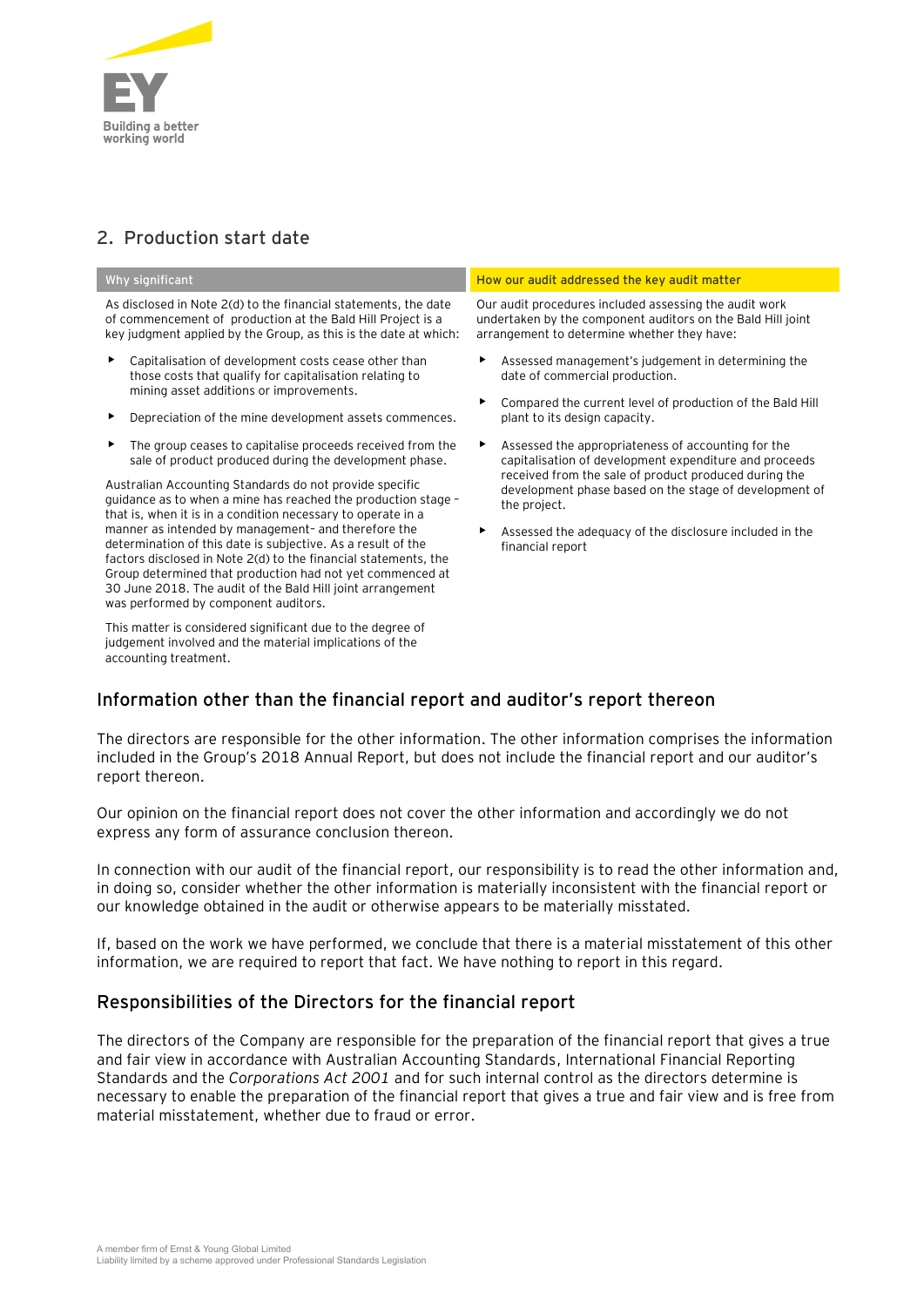

In preparing the financial report, the directors are responsible for assessing the Group's ability to continue as a going concern, disclosing, as applicable, matters relating to going concern and using the going concern basis of accounting unless the directors either intend to liquidate the Group or to cease operations, or have no realistic alternative but to do so.

## Auditor's responsibilities for the audit of the financial report

Our objectives are to obtain reasonable assurance about whether the financial report as a whole is free from material misstatement, whether due to fraud or error, and to issue an auditor's report that includes our opinion. Reasonable assurance is a high level of assurance, but is not a guarantee that an audit conducted in accordance with the Australian Auditing Standards will always detect a material misstatement when it exists. Misstatements can arise from fraud or error and are considered material if, individually or in the aggregate, they could reasonably be expected to influence the economic decisions of users taken on the basis of this financial report.

As part of an audit in accordance with the Australian Auditing Standards, we exercise professional judgment and maintain professional scepticism throughout the audit. We also:

- Identify and assess the risks of material misstatement of the financial report, whether due to fraud or error, design and perform audit procedures responsive to those risks, and obtain audit evidence that is sufficient and appropriate to provide a basis for our opinion. The risk of not detecting a material misstatement resulting from fraud is higher than for one resulting from error, as fraud may involve collusion, forgery, intentional omissions, misrepresentations, or the override of internal control.
- Obtain an understanding of internal control relevant to the audit in order to design audit procedures that are appropriate in the circumstances, but not for the purpose of expressing an opinion on the effectiveness of the Group's internal control.
- Evaluate the appropriateness of accounting policies used and the reasonableness of accounting estimates and related disclosures made by the directors.
- Conclude on the appropriateness of the directors' use of the going concern basis of accounting and, based on the audit evidence obtained, whether a material uncertainty exists related to events or conditions that may cast significant doubt on the Group's ability to continue as a going concern. If we conclude that a material uncertainty exists, we are required to draw attention in our auditor's report to the related disclosures in the financial report or, if such disclosures are inadequate, to modify our opinion. Our conclusions are based on the audit evidence obtained up to the date of our auditor's report. However, future events or conditions may cause the Group to cease to continue as a going concern.
- Evaluate the overall presentation, structure and content of the financial report, including the disclosures, and whether the financial report represents the underlying transactions and events in a manner that achieves fair presentation.
- Obtain sufficient appropriate audit evidence regarding the financial information of the entities or business activities within the Group to express an opinion on the financial report. We are responsible for the direction, supervision and performance of the Group audit. We remain solely responsible for our audit opinion.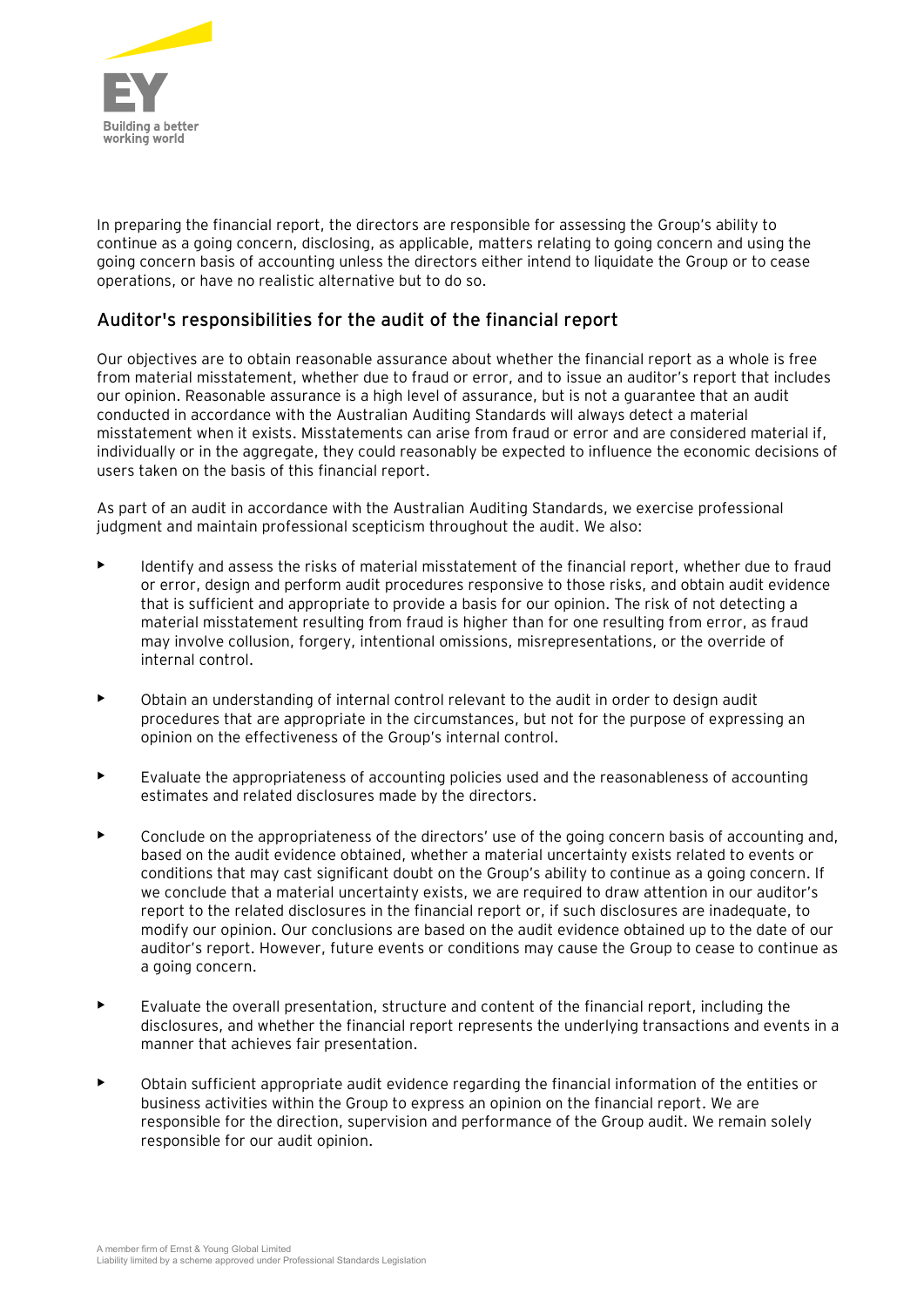

We communicate with the directors regarding, among other matters, the planned scope and timing of the audit and significant audit findings, including any significant deficiencies in internal control that we identify during our audit.

We also provide the directors with a statement that we have complied with relevant ethical requirements regarding independence, and to communicate with them all relationships and other matters that may reasonably be thought to bear on our independence, and where applicable, related safeguards.

From the matters communicated to the directors, we determine those matters that were of most significance in the audit of the financial report of the current year and are therefore the key audit matters. We describe these matters in our auditor's report unless law or regulation precludes public disclosure about the matter or when, in extremely rare circumstances, we determine that a matter should not be communicated in our report because the adverse consequences of doing so would reasonably be expected to outweigh the public interest benefits of such communication.

Exast & Found

Ernst & Young

V L Hoang Partner Perth 3 October 2018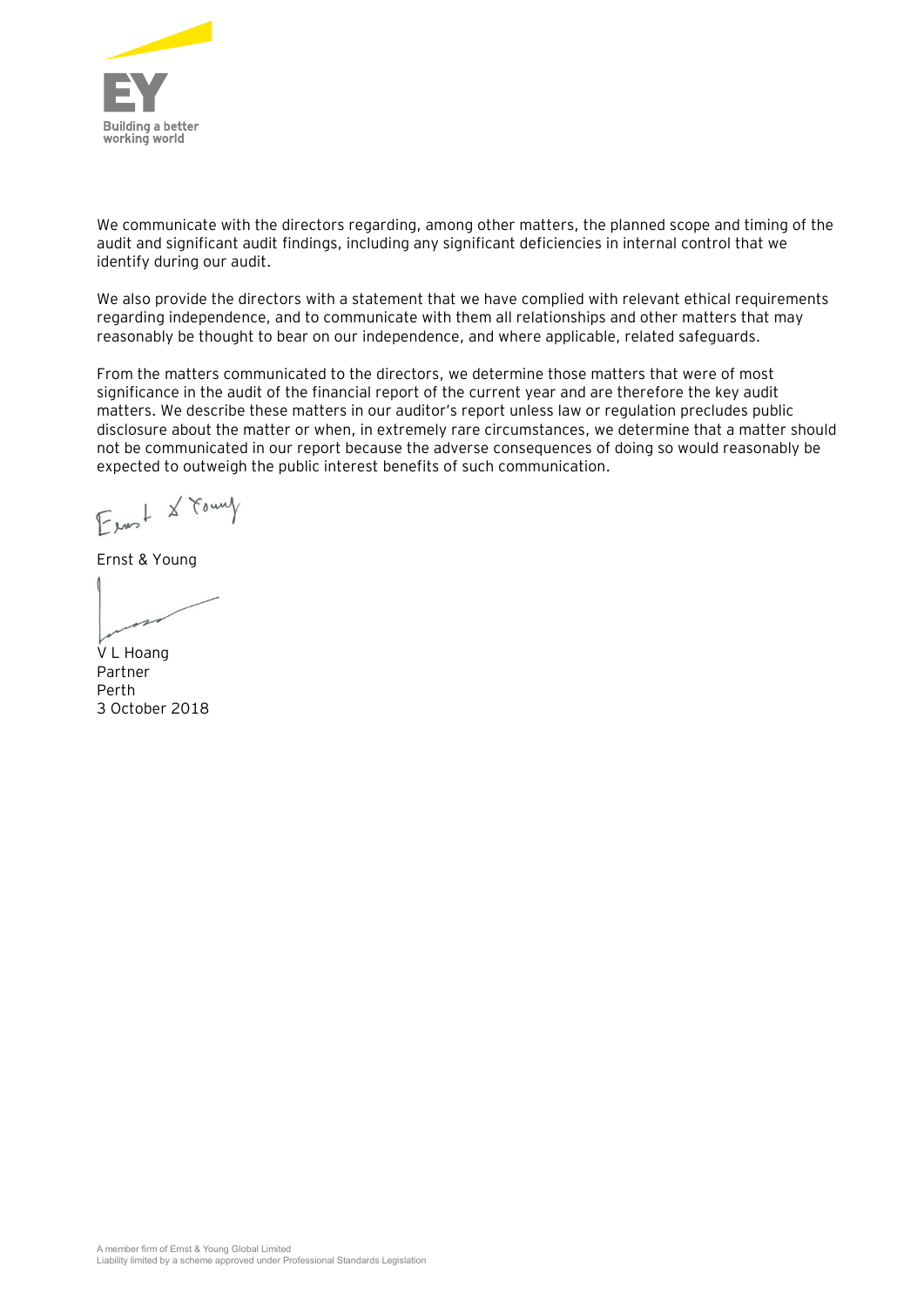# **CONSOLIDATED STATEMENT OF COMPREHENSIVE INCOME**

FOR THE FINANCIAL YEAR ENDED 30 JUNE 2018

|                                                                        | <b>Notes</b> | 2018<br>\$    | 2017<br>\$  |
|------------------------------------------------------------------------|--------------|---------------|-------------|
|                                                                        |              |               |             |
| Interest income                                                        |              | 176,319       | 35,013      |
| Other income                                                           | 5            |               | 320,618     |
| Foreign exchange gain/(loss)                                           | 5            | 236,565       | (174, 424)  |
| Loss on disposal of assets                                             |              |               | (1, 972)    |
| Accounting and audit expenses                                          |              | (287, 414)    | (186, 020)  |
| Consulting and directors' fees                                         |              | (764, 859)    | (273, 777)  |
| Administrative expenses                                                | 5            | (2,327,382)   | (1,826,635) |
| Employee salaries and other benefits                                   | 5            | (2,076,531)   | (368, 596)  |
| Site operating expenses                                                | 5            |               | (1,840,434) |
| Borrowing costs                                                        | 5            | (1,034,731)   | (487, 632)  |
| Loss on deemed disposal of interest in non-current assets              | 7            | (352, 249)    |             |
| Reversal of impairment                                                 | 32           | 5,296,771     |             |
| Loss before income tax                                                 |              | (1, 133, 511) | (4,803,859) |
| Income tax expense                                                     | 4            |               |             |
| Loss after tax attributable to equity holders of the Company           |              | (1, 133, 511) | (4,803,859) |
| Other comprehensive income                                             |              |               |             |
| Total comprehensive loss for the financial year attributable to equity |              |               |             |
| holders of the Company                                                 |              | (1, 133, 511) | (4,803,859) |
| Basic and diluted loss per share (cents per share)                     | 22           | (0.2)         | (1.0)       |

The accompanying notes form part of these financial statements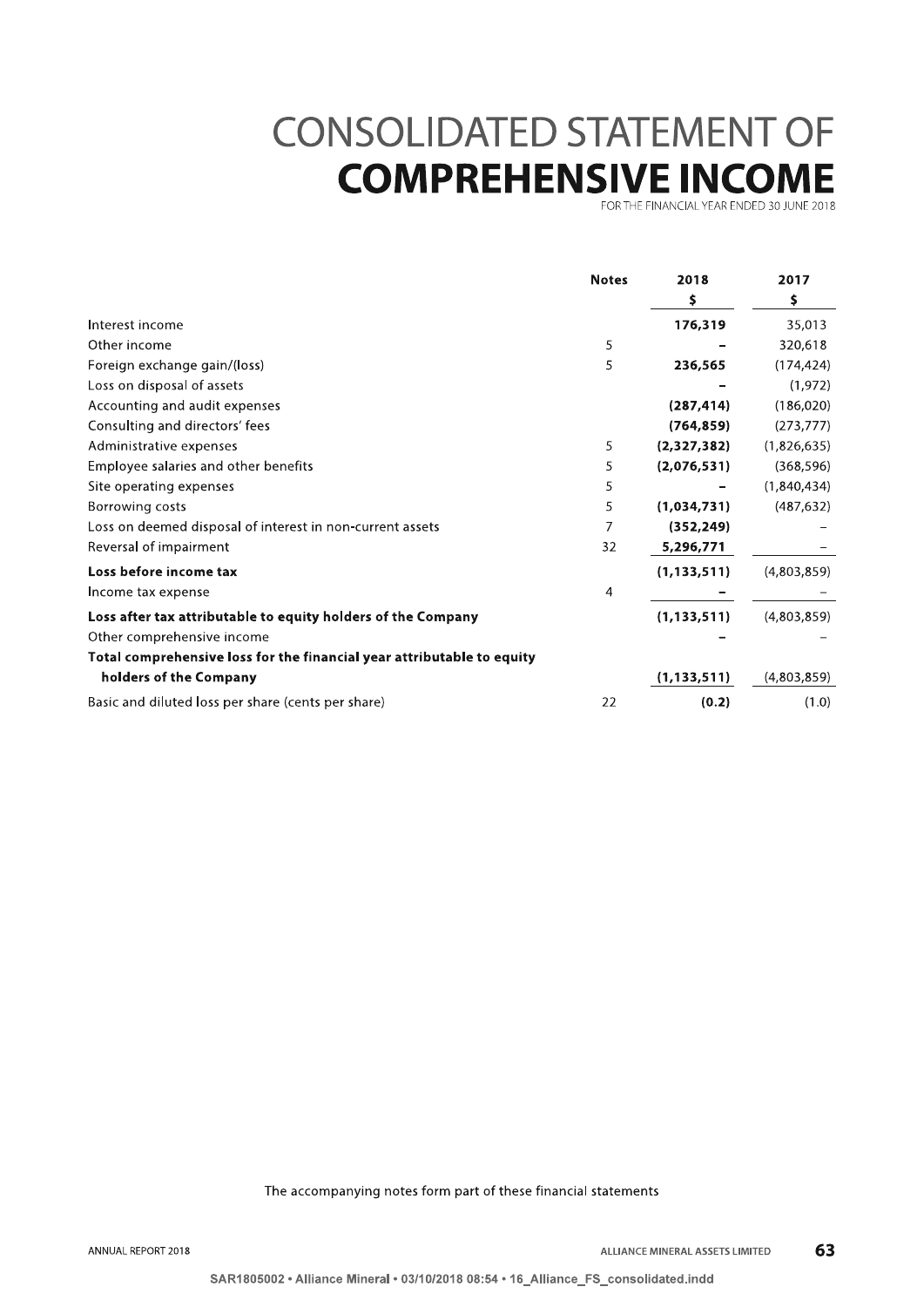# **CONSOLIDATED STATEMENT OF FINANCIAL POSITION**

AS AT 30 JUNE 2018

|                                                 | <b>Notes</b>    | 2018           | 2017           |
|-------------------------------------------------|-----------------|----------------|----------------|
|                                                 |                 | \$             | \$             |
| <b>CURRENT ASSETS</b>                           |                 |                |                |
| Cash and cash equivalents                       | 20              | 18,841,160     | 2,857,090      |
| Receivables                                     | 8               | 2,151,374      | 147,600        |
| Other current assets                            | 9               | 586,090        | 3,790,349      |
| Inventory                                       | 10              | 842,258        |                |
| <b>TOTAL CURRENT ASSETS</b>                     |                 | 22,420,882     | 6,795,039      |
| NON CURRENT ASSETS                              |                 |                |                |
| Mine development                                | 6               | 29,426,968     | 3,506,374      |
| Property, plant & equipment                     | 7               | 37,538,157     | 12,294,022     |
| Reimbursement asset - rehabilitation obligation | 16 <sub>b</sub> | 2,820,898      |                |
| TOTAL NON CURRENT ASSETS                        |                 | 69,786,023     | 15,800,396     |
| <b>TOTAL ASSETS</b>                             |                 | 92,206,905     | 22,595,435     |
| <b>CURRENT LIABILITIES</b>                      |                 |                |                |
| Trade and other payables                        | 11              | 8,326,833      | 3,299,398      |
| Deferred revenue                                | 12              | 7,342,683      | 3,701,822      |
| Employee benefit liabilities                    | 13              | 209,763        | 45,002         |
| Interest bearing loans and borrowings           | 14              | 658,442        | 25,051         |
| <b>TOTAL CURRENT LIABILITIES</b>                |                 | 16,537,721     | 7,071,273      |
| <b>NON CURRENT LIABILITIES</b>                  |                 |                |                |
| Provision for rehabilitation                    | 16a             | 5,641,797      | 1,078,987      |
| Interest bearing loans and borrowings           | 14              | 10,336,658     | 17,320         |
| <b>TOTAL NON CURRENT LIABILITIES</b>            |                 | 15,978,455     | 1,096,307      |
| <b>TOTAL LIABILITIES</b>                        |                 | 32,516,176     | 8,167,580      |
| <b>NET ASSETS</b>                               |                 | 59,690,729     | 14,427,855     |
| <b>EQUITY</b>                                   |                 |                |                |
| <b>Issued capital</b>                           | 17              | 82,016,978     | 38,960,275     |
| Reserves                                        | 18              | 7,189,121      | 3,849,439      |
| <b>Accumulated losses</b>                       | 19              | (29, 515, 370) | (28, 381, 859) |
| <b>TOTAL EQUITY</b>                             |                 | 59,690,729     | 14,427,855     |

The accompanying notes form part of these financial statements